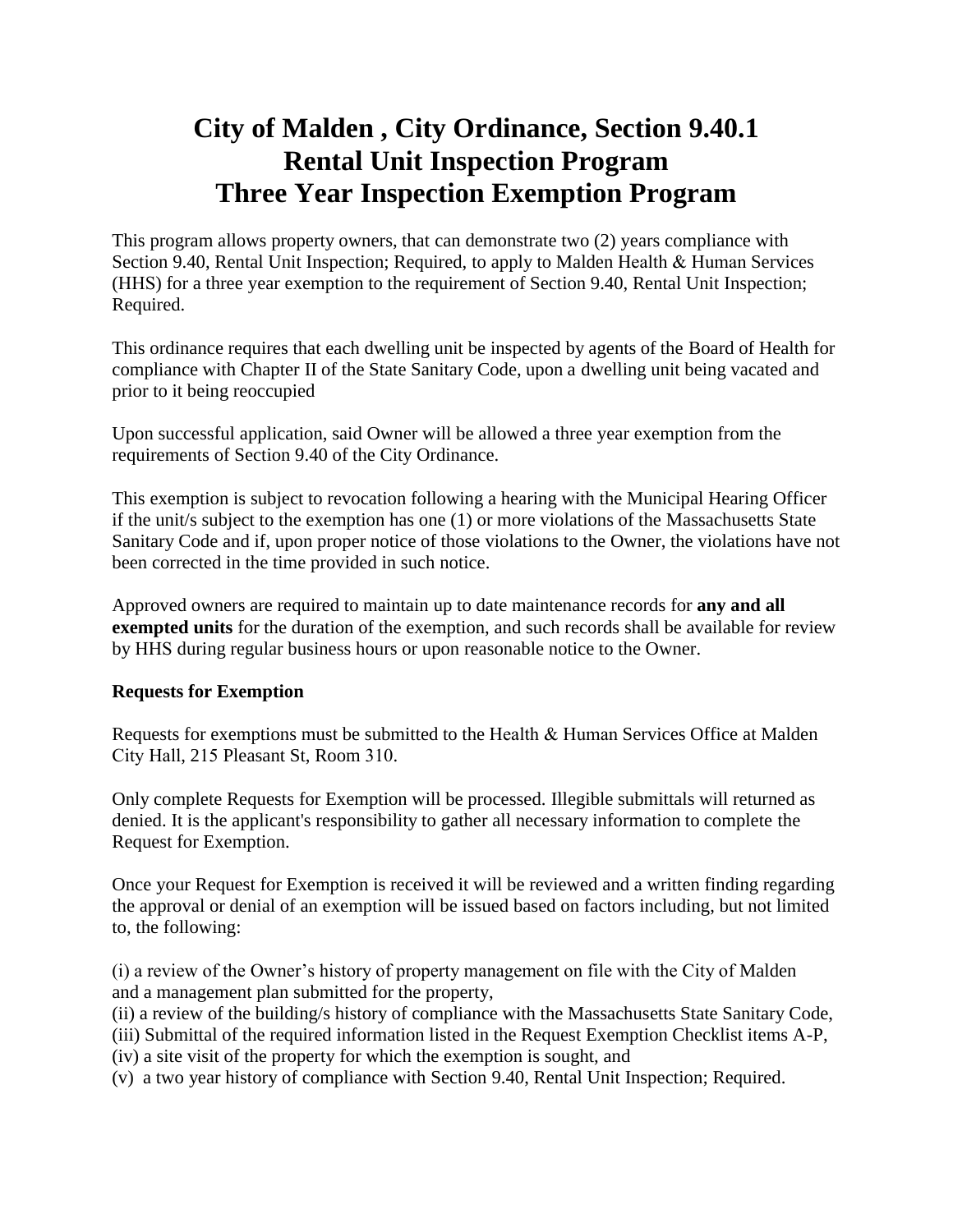#### **Request for Exemption Checklist:**

- **A.** A completed, accurate and legible Request for Exemption cover page for each unit or building the application is seeking exemption for.
- **B.** Provide documentation explaining any previous enforcement history, permits issuance, Special Permit Conditions, with HHS, PIPs and its subdivisions, the Malden City Council, and the Malden Licensing and Planning Boards, if any.
- **C.** Provide a written Resident Complaint Resolution Plan. This plan should include how complaints are recorded, inspected and resolved as well as the timeframes the owners and agents consider reasonable to resolve complaints.
- **D.** Provide a sample of the owners contact information sign/s installed in each building/s that is compliance with State Sanitary Code, Chapter II, Minimum Standards for Hunan Habitation 105 CMR 410.481, Posting the Name of the Owner.
- **E.** A current Fire Escape/Egress Certificate. For all fire escapes installed on the property. (Include in management plan).
- **F.** A current receipt for Fire Department inspection of required smoke/carbon monoxide and fire suppression systems.
- **G.** An affidavit attesting to the absence or presence of lead paint in the building/s. If lead paint is present certify the condition, location and quantity of lead paint and compliance with the Massachusetts Lead Law. 105 CMR 460.000 Lead Poisoning Prevention and Control Regulation.
- **H.** An affidavit attesting to the absence or presence of asbestos in the building/s. If asbestos is present, certify the condition, location and quantity of the asbestos and compliance with the Massachusetts Asbestos Regulations. Air Pollution Control 310 CMR 7.09 &.15.
- **I.** A Solid Waste Disposal Plan or Dumpster Permit Application. Either of these submittals must be reviewed and approved as new submittals. (Include in management plan).
- **J.** A written Integrated Pest Management Plan (IPM) prepared by a Massachusetts licensed exterminator.
- **K.** A copy of a current certificate of occupancy for the Dwelling. (Include in management plan).
- **L.** A Written Statement attesting that the subject dwelling is being used in a manner consistent with its Certificate of Occupancy. (Include in Management Plan).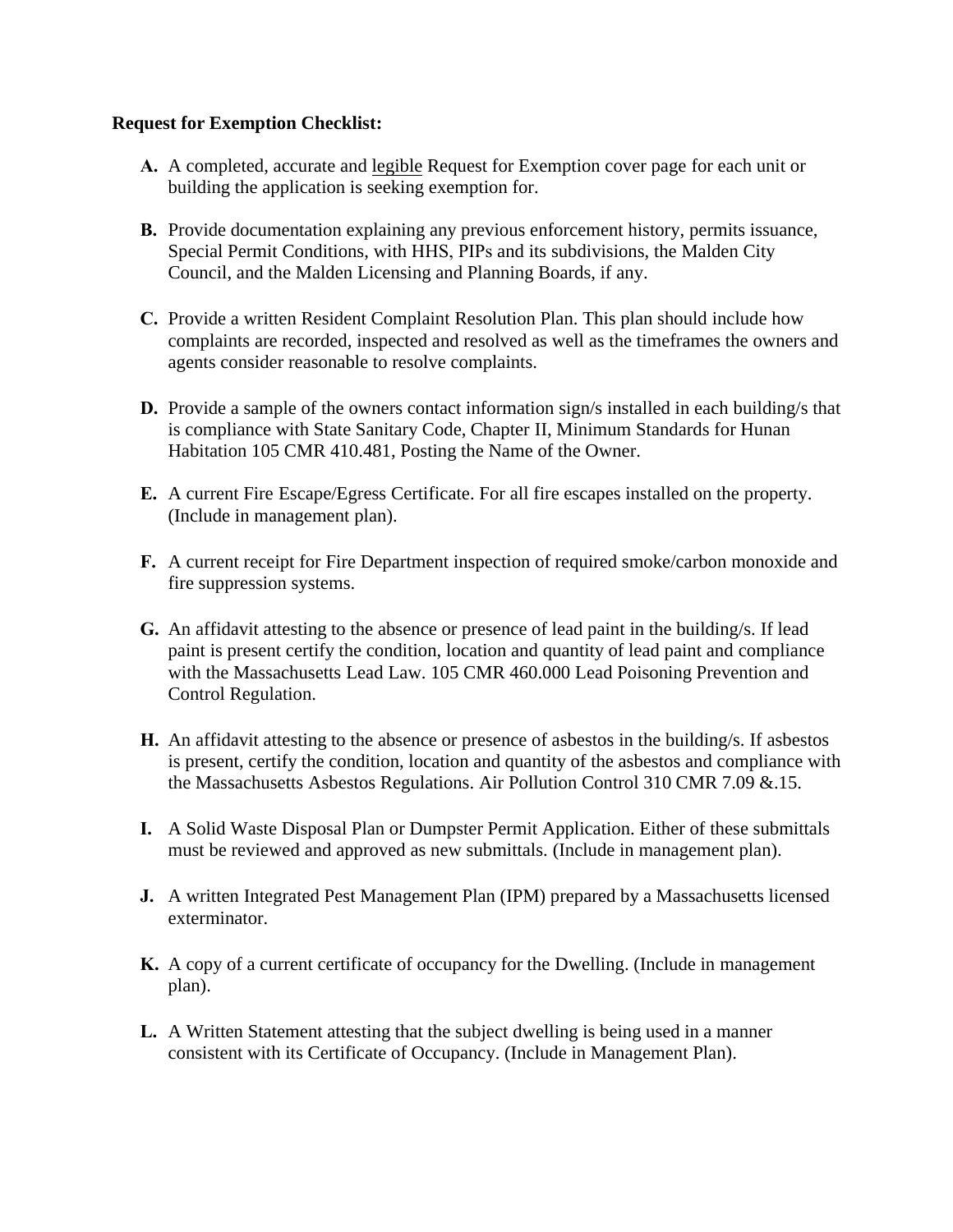- M. A complete list of other properties located in the City of Malden that are under the ownership or management of the applicant. (Include in Management plan).
- N. A Resident Complaint Resolution Program for the maintenance of the property and responsiveness to tenant concerns. (include in Management Plan).
- O. An affidavit attesting that the property owner(s) do not have an arrearage of debt owed to the City of Malden, which has been outstanding for more than 12 months. (Include in Management Plan).
- P. Application Fee of \$75.00 dollars.

## **TOTAL FEE**

When approval is granted the owner must then pay the full amount of the fee in order to receive the exemption. The total amount of the fee is calculated in accordance with the ordinance as follows:

"Fifty dollars (\$50.00) per Unit up to the first four (4) units;

and an additional twenty dollars (\$20.00) for each additional Unit in the same building up to a maximum of one thousand dollars (\$1000.00) per building;

and if two (2) or more buildings comprise a complex owned by the same Owner then the fee shall not exceed two thousand five hundred dollars (\$2500.00)."

## **Denied Applicants:**

If applicants are denied a Three Year Exemption from Section 9.40 , Rental Unit Inspection; Required, applicants may address the reasons for the denial and reapply the following year.

## **Review Time Frame**

All applications submitted for review must be responded to in writing, whether to grant or deny an exemption, within 60 days of submittal.

## **Exemption Renewal**

Exemptions may be renewed through the submittal of an application for Exemption Renewal. This application shall be reviewed within 30 days of receipt and if all the requirements of sections A-P of the application checklist have been maintained in compliance, an additional 3 three year exemption could be granted. The fee for renewal shall be in accordance with section ( total fee ) .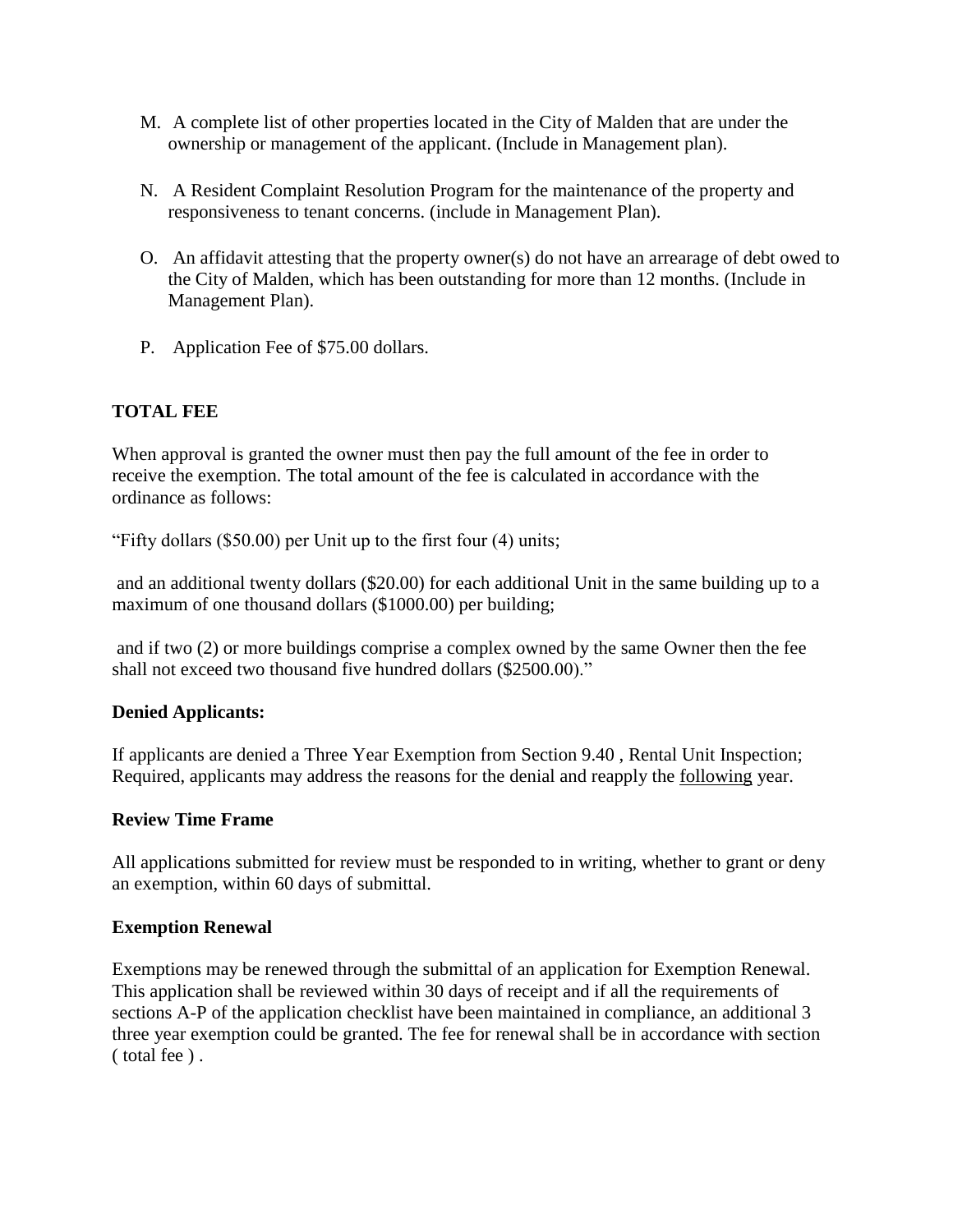# **COVER PAGE TEMPLATE**

## OWNERS OR COMPANY NAME ADDRESS CONTACT INFORMATION MANAGEMENT PLAN FOR UNIT/S or BUILDING X

To: Three Year Rental Unit Inspection Exemption Program Malden Health & Human Services 215 Pleasant Street, Room 310 Malden, Ma 02148

From:

Date:

Re:

#### **OVERVIEW**

Historical Information. Age of Building or Complex. Number of Units in building or complex. Housing Type.

#### **Management information**

Staff contact information and the information required in the Request Checklist A through P Written plan for tenant complaint resolution. Written Integrated Pest Management Plan. Written Solid Waste Disposal Plan Dumpster Permit Application. ( if applicable) Plan for preventative maintenance. Lead Compliance Information Asbestos Compliance Information Radon Compliance Information

#### **Emergency Procedures**

Contact Information Resources

#### **Sworn Statements**

Signed, dated and notarized statement attesting that the building or complex is being used in a manner consistent with the issued certificate of occupancy. Signed, dated and notarized statement attesting that the owner does not have an outstanding arrearage of debt owed to the City of Malden for a period of more than 12 months.

#### **Summary**

Provide final overview of property with final reasons why you approval should be granted.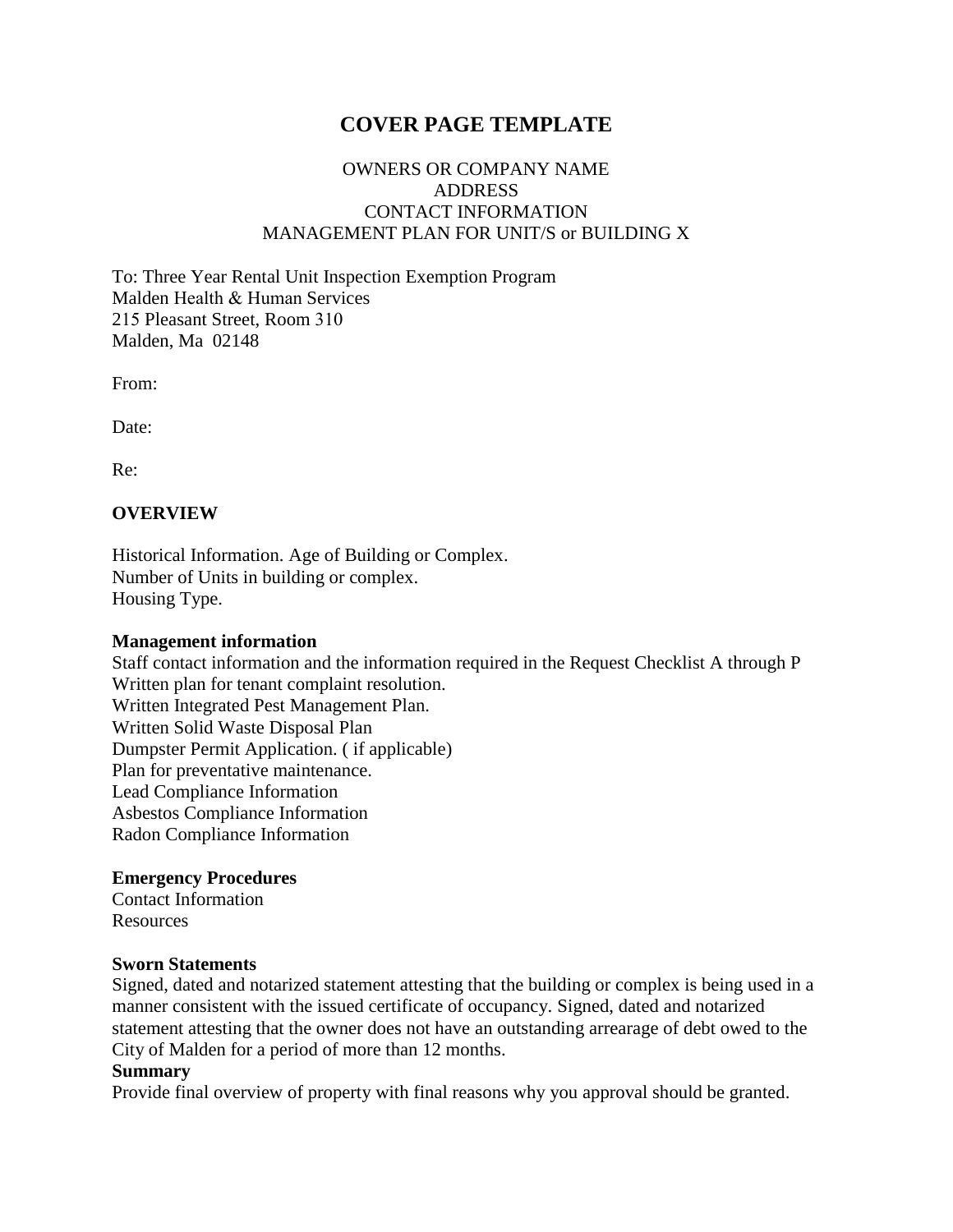Malden City Hall 215 Pleasant St. Room 310 Malden, Massachusetts 02148 (781) 397-7049 Email: boh@CityofMalden.org

**City of Malden Massachusetts Board of Health www.cityofmalden.org**



# **Three Year Inspection Exemption Program**

*CERTIFICATE APPLICATION (page 1 of 2)*

*No Blank spaces allowed; Missing information will cause the application to be considered incomplete.* 

State if application is for the following:

New Application □ Exemption Renewal □

*Location of Dwelling Unit*

(Address)

#### *Owner / Company / Trust Information*

1) Owner or Company Name:

2) Owner or Company Mailing Address:

3) Owner or Trustee Address (if different):

*(P. O. Box will not be accepted)*

4) Owner or Company Email Address:

5) Owner or Company Telephone No:

6) Emergency Telephone No:

| 7) Dwelling Owned By:                                                                                                      | 8) If a corporation or partnership, give name, title and officers or partner. |       |              |  |
|----------------------------------------------------------------------------------------------------------------------------|-------------------------------------------------------------------------------|-------|--------------|--|
| $\Box$ A corporation<br>$\Box$ A partnership<br>$\Box$ An association<br>$\Box$ An individual<br>$\Box$ Other legal entity | Name                                                                          | Title | Home Address |  |
|                                                                                                                            |                                                                               |       |              |  |

| Person Directly Responsible For Daily Operations (Owner, Person-In-Charge, Supervisor / Manager) |      |
|--------------------------------------------------------------------------------------------------|------|
| Name & Title:                                                                                    |      |
| Home Address:                                                                                    |      |
| Telephone No:                                                                                    | Fax: |
| <b>Emergency Telephone No:</b>                                                                   |      |
| Email Address:                                                                                   |      |